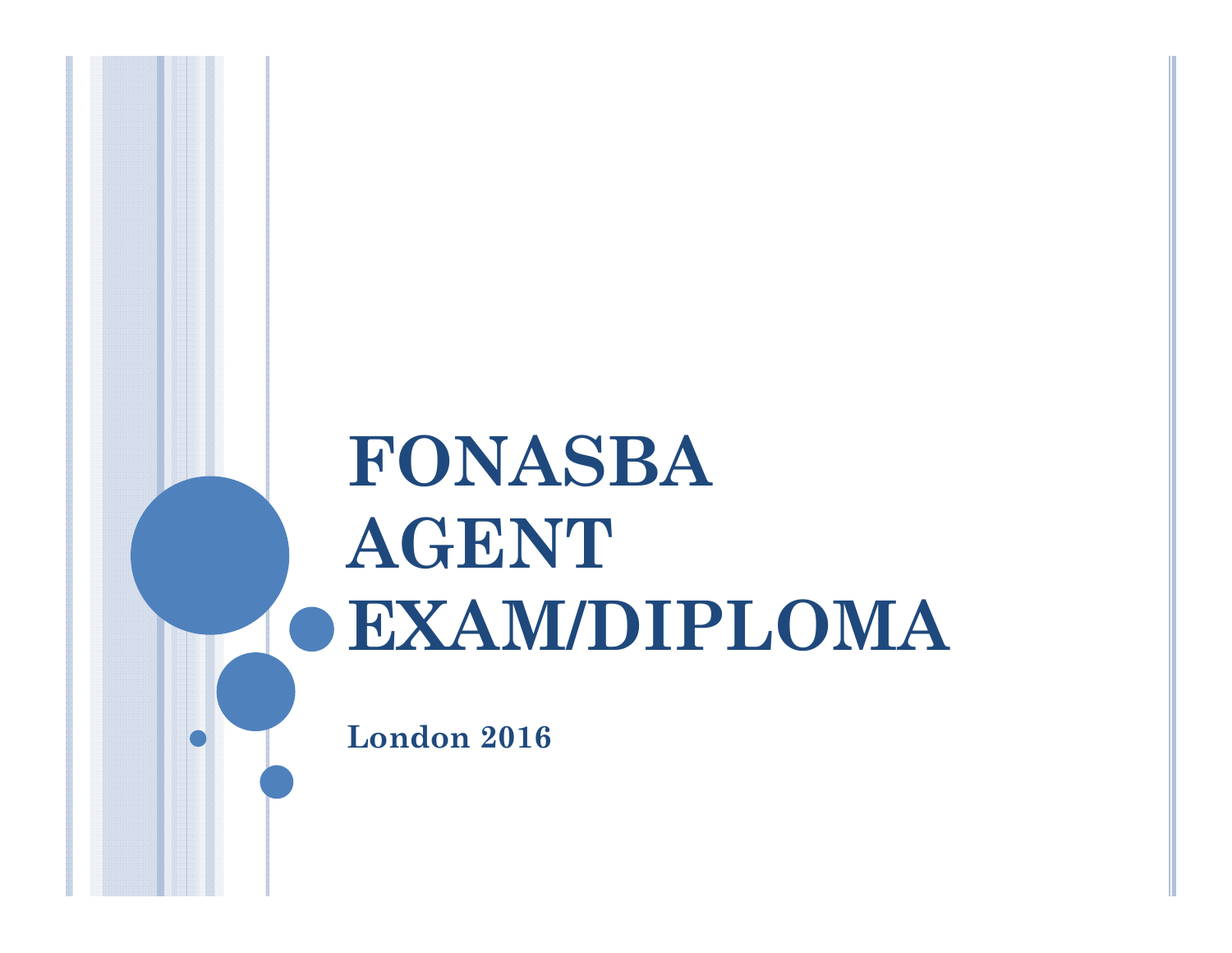# **FONASBA AGENT EXAM/DIPLOMA**

#### **ASBA Agent Handbook**

- Ship Agency
	- Definition, Relationship and Creation of Agency
	- Duties & Liabilities to Principal
	- Authority
	- Types of Agency Relationships
	- Ship's Agent, Principals and Third Parties
	- Types of Principals
	- 'As Agent' Signature
	- Charterer's Nominated Agent
	- Owner's Agent
	- Husbandry Agent
	- Protective Agent
	- Hub Agent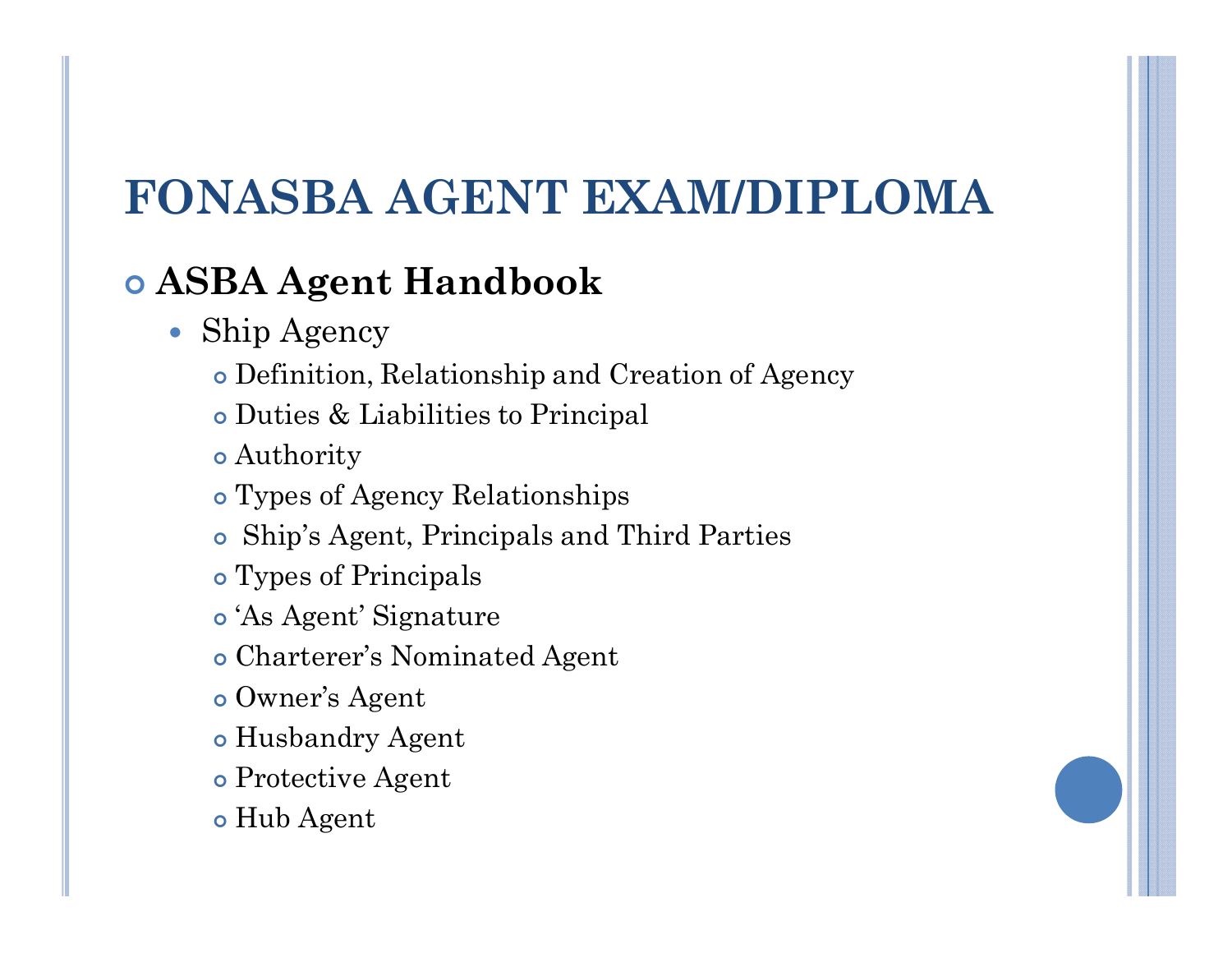## **ASBA AGENT HANDBOOK**

- Ship Agency cont.
	- Communications
	- Pre-Arrival Functions
	- Post Sailing Functions
	- Disbursement Account
	- Agent's Liability
- Classification and Survey
- Types of Ships
- Cargoes
- Elements of Ship Charters
- Chartering Terms
- Frequently Used Terms & Expressions
- Abbreviations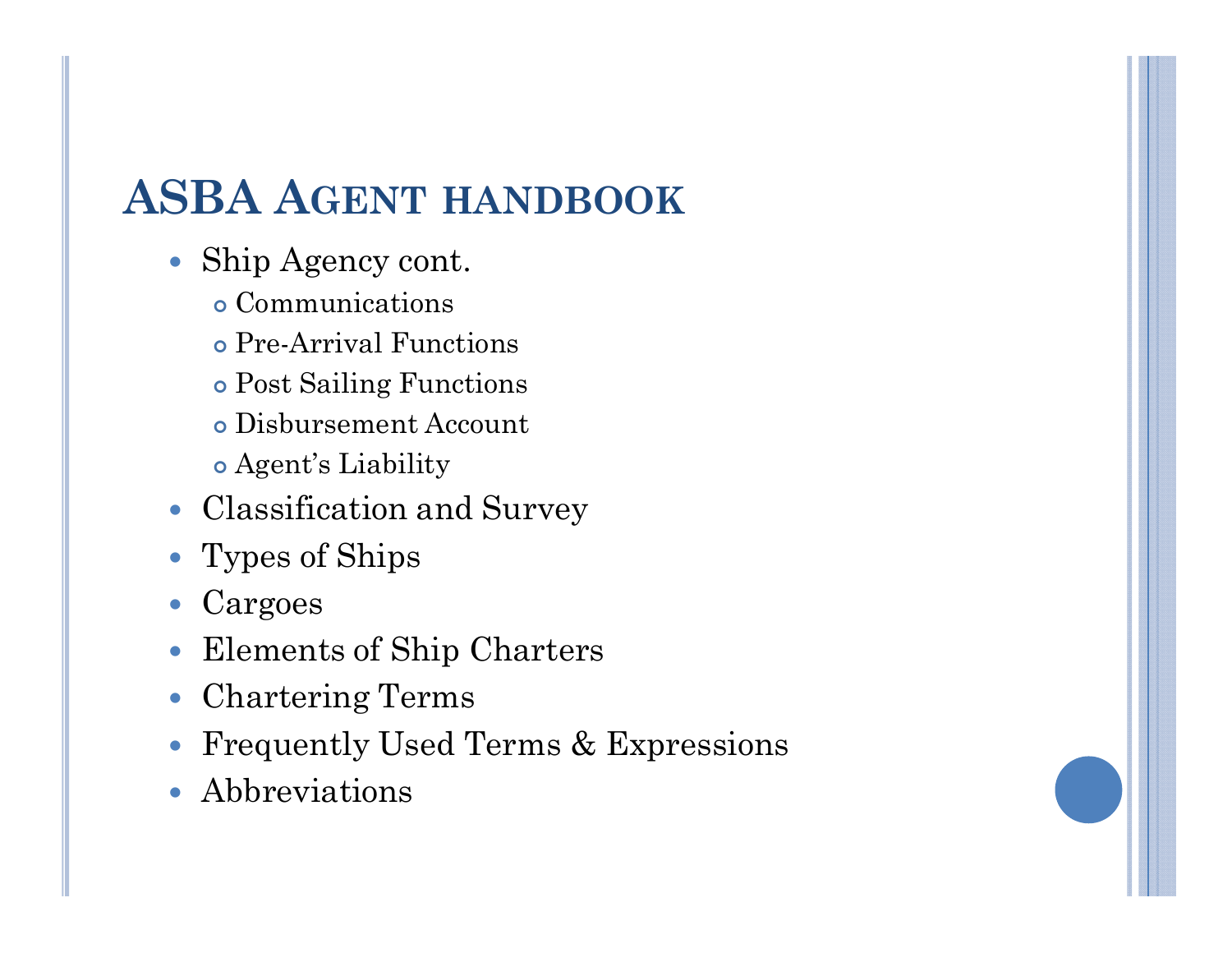#### **FONASBA Member Association (FMA)**

- Must designate a point of contact (POC) for billing and reporting exam results.
- FMA will bill their member participants in advance. Cost for handbook and exam
- FMA POC to send email request to ASBA to identify their member company and/or individual members who wish to participate.
- ASBA will need from FMA:
	- Name, company and personal email for individual participant.
- FMA to produce and forward certificate/diploma to participant upon successful completion 75% or higher.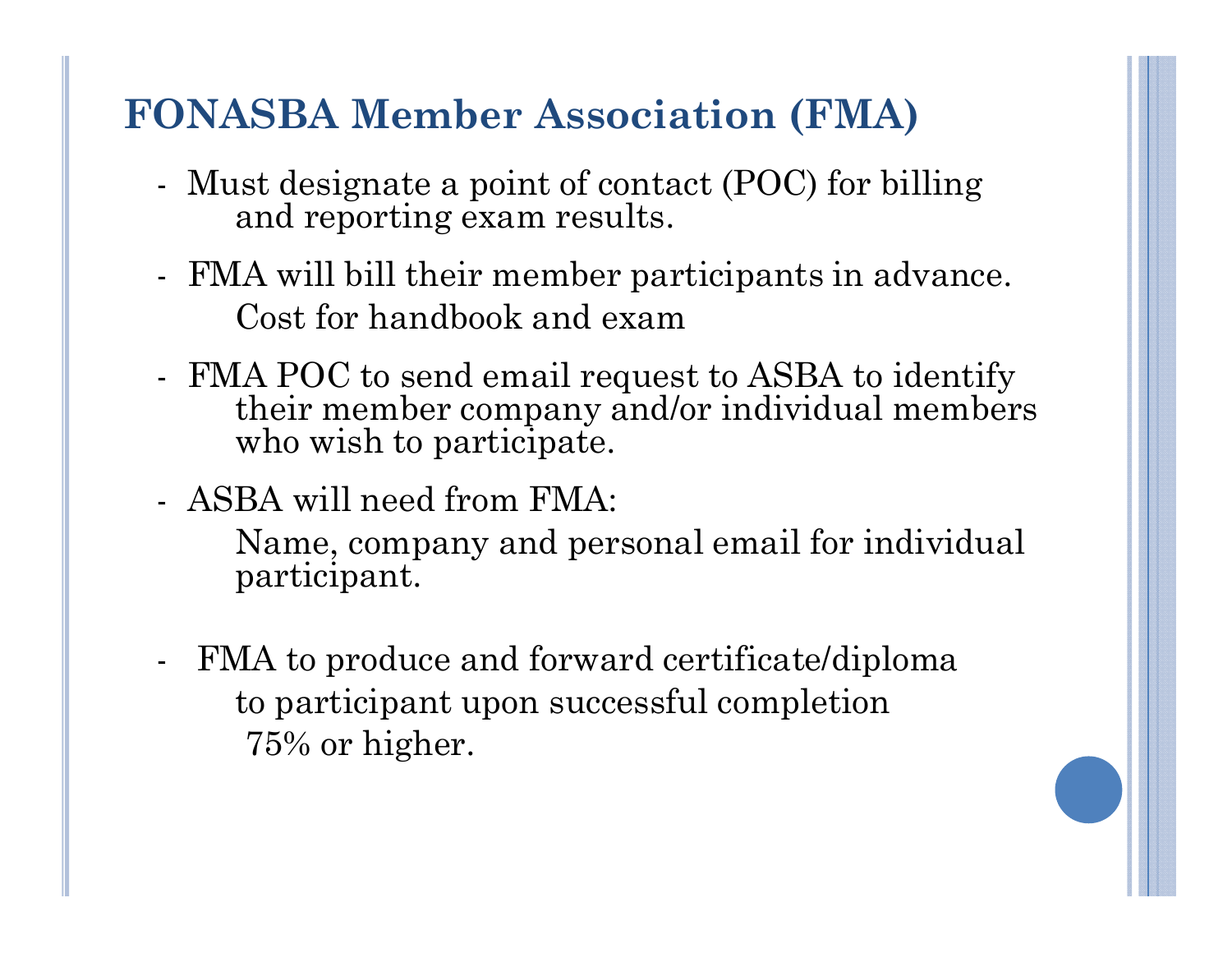## **THE EXAM**

 www.asba.org – participants enter their ID/Password at Sign In on Home Page

 50 questions - 2 points each True/False Multiple Choice

Passing Grade – 75% or higher